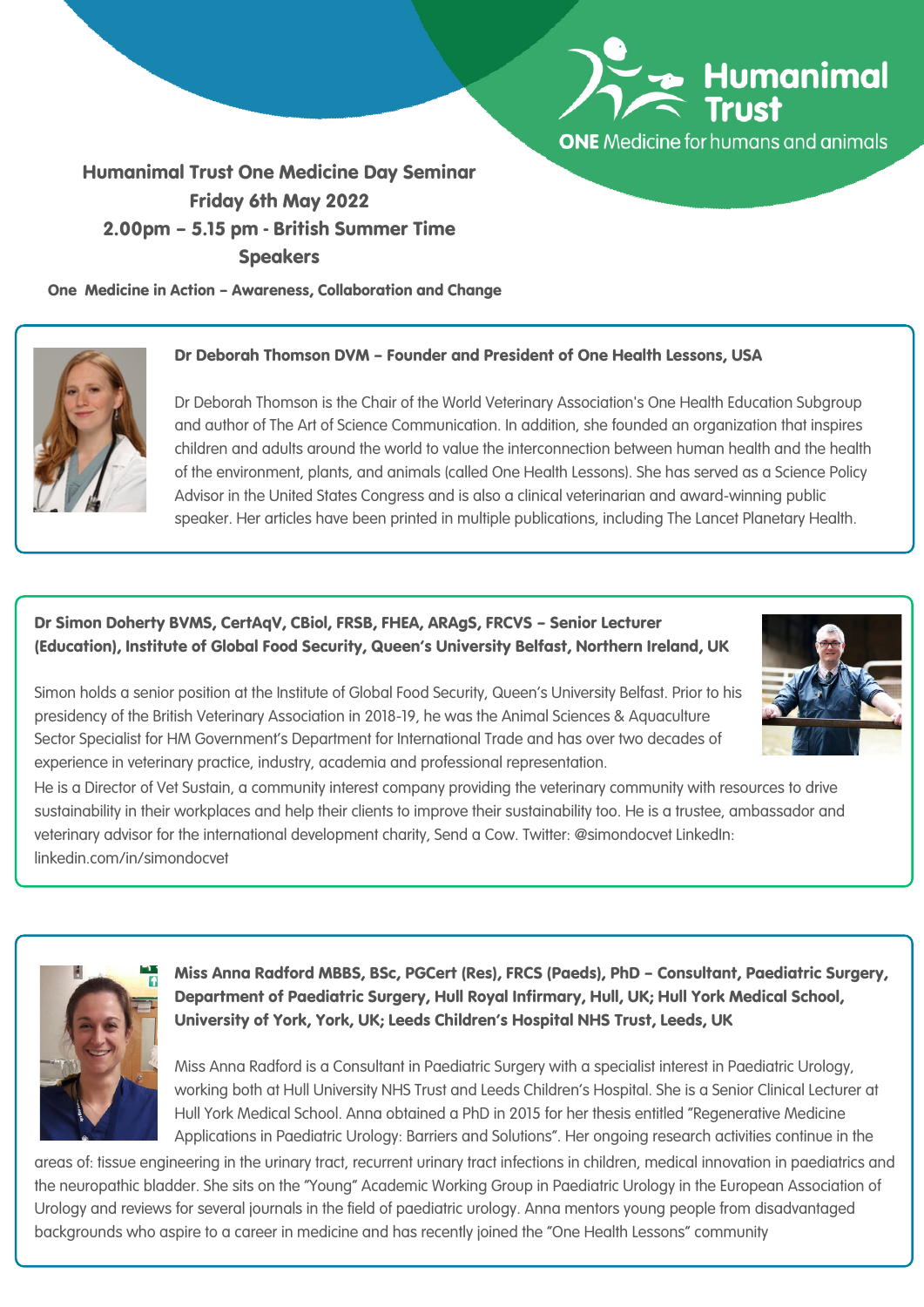

**ONE** Medicine for humans and animals

# Humanimal Trust One Medicine Day Seminar Friday 6th May 2022 2.00pm – 5.15 pm - British Summer Time Speakers

One Medicine in Action – Awareness, Collaboration and Change

### Dr Doug Brown – Chief Executive, British Society for Immunology, London, UK

Dr Doug Brown is the Chief Executive of the British Society for Immunology (BSI) and leads its mission to support the immunology community in driving scientific discovery and making a positive impact on health. As the UK's leading charity and scientific society representing the immune research sector, the BSI offers a bestin-class membership aimed at supporting immunologists at all stages of their career as well as leading national and international initiatives to create a thriving immunology research sector and ensure that research is translated into the clinic. Doug comes from an immunology background, having completed a PhD at the University of Cambridge in HIV research, followed by a postdoctoral position at NIMR, Mill Hill (now the



Francis Crick Institute) on malaria and stem cells. He subsequently worked for the MS Society leading their biomedical research programme, followed by the Alzheimer's Society where as Chief Policy and Research Officer, he led several high profile initiatives across research and policy including the establishment of the £300m UK Dementia Research Institute. He is a Trustee of the Association of Medical Research Charities (AMRC).



Professor Roberto La Ragione BSc (Hons) MSc, PhD, FRSB CBiol, FIBMS, CSci, AECVM, FRCPath, Hon. Assoc. RCVS Chair of Trustees, Humanimal Trust

Roberto graduated in 1995 and then went on to study for a postgraduate degree in veterinary microbiology at the Royal Veterinary College (University of London). In 1996, he moved to the UK Government's Veterinary Laboratories Agency (VLA) to undertake a PhD on the pathogenesis of E. coli in poultry. On completion of his PhD studies, Roberto commenced a post-doctoral position at

Royal Holloway, University of London, studying E. coli virulence factors and vaccine development. In 2005, Roberto was appointed Head of Pathogenesis and Control at the AHVLA and in 2010, was appointed Professor of Veterinary Microbiology and Pathology at the University of Surrey. He gained the FRCPath in 2010, and in 2012 was appointed the Associate Dean for Veterinary Strategy in the new School of Veterinary Medicine at the University of Surrey. In 2014, he was appointed to the position of Head of the Department of Pathology and Infectious Diseases and Director of the Veterinary Pathology Centre., In 2019, he was appointed Deputy Head of the School of Veterinary Medicine at the University of Surrey. He is the past president of the Med-Vet-Net Association and the Veterinary Research Club, the current chair of the Humanimal Trust, a member of the Houghton Trust, a member of the APHA science advisory board and the chair of the Royal College of Pathologists Veterinary Pathology SAC. Roberto is an Associate member of the European College of Veterinary Microbiologists and in 2020 he was awarded Honorary Associateship of the Royal College of Veterinary Surgeons.